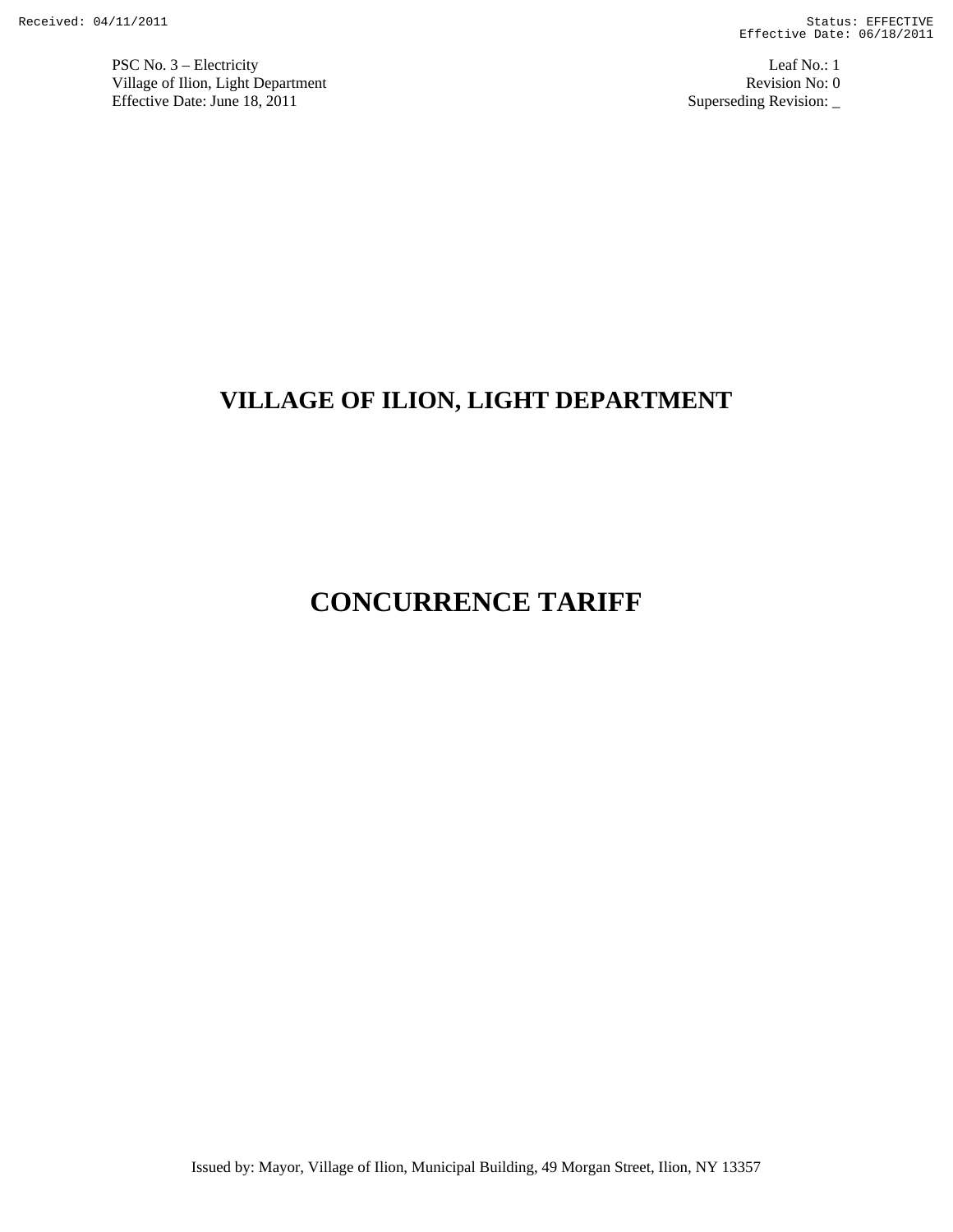PSC No. 3 – Electricity Leaf No.: 2 Village of Ilion, Light Department Revision No: 0 Effective Date: June 18, 2011 Superseding Revision:

# **TABLE OF CONTENTS**

| $\mathbf{I}$ . |  |
|----------------|--|
|                |  |
|                |  |
| II.            |  |
| III.           |  |
| IV.            |  |
| V.             |  |
| VI.            |  |
| VII.           |  |
| VIII.          |  |
|                |  |
|                |  |
| IX.            |  |
|                |  |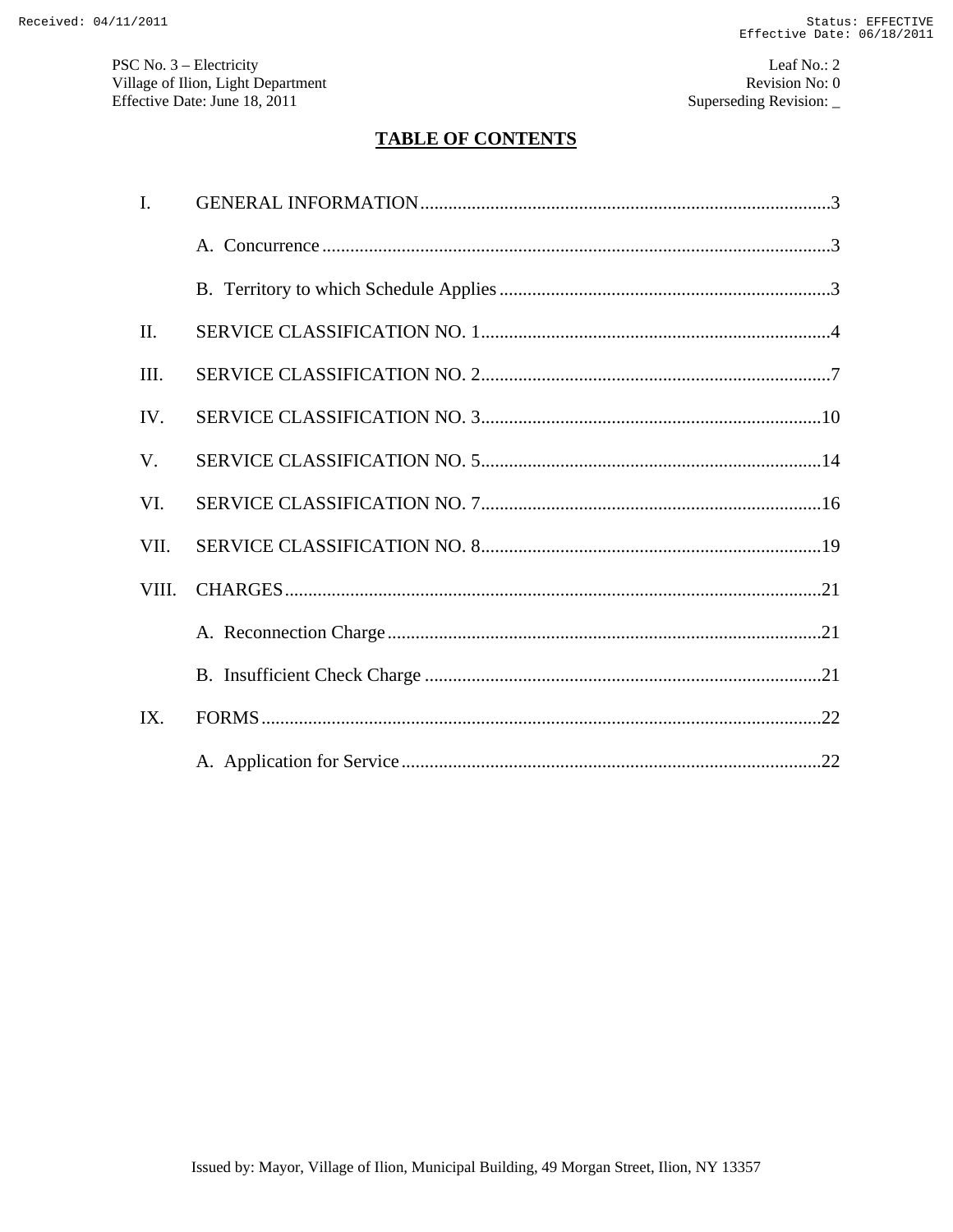PSC No. 3 – Electricity Leaf No.: 3 Village of Ilion, Light Department Revision No: 0 Effective Date: June 18, 2011 Superseding Revision:

# **GENERAL INFORMATION**

# **A. CONCURRENCE**

Village of Ilion, Light Department concurs in and agrees to abide by the rules and regulations as set forth in the generic tariff filed by the New York Municipal Power Agency ("NYMPA") in Case No. 97-E-1575.

# **B. TERRITORY TO WHICH SCHEDULE APPLIES**

These rates, rules and regulations are applicable to the Village of Ilion and that portion of the Town of German Flatts served under the franchises granted to the Village of Ilion.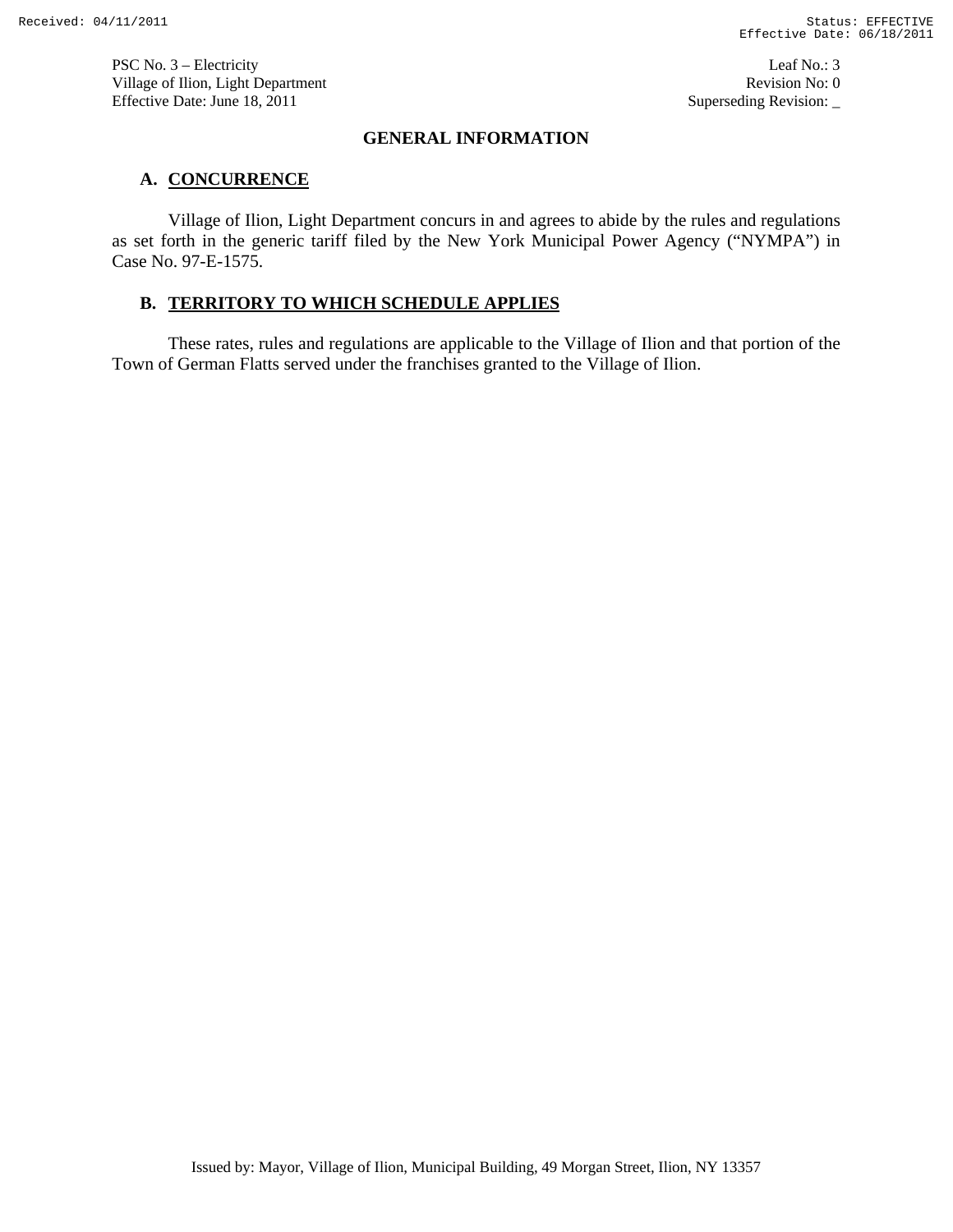PSC No. 3 – Electricity Leaf No.: 4 Village of Ilion, Light Department **Revision No: 0 Revision No: 0** Effective Date: June 18, 2011 Superseding Revision:

### **SERVICE CLASSIFICATION NO. 1**

### **APPLICABLE TO USE OF SERVICE FOR**

 Single-phase residential purpose usage in an individual residence; in an individual flat or individual apartment in a multiple family dwelling; for residential purposes in a rooming house not more than four (4) rooms are available for rent; and for single phase farm service when supplied through the farm residence meter; use exclusively in connection with religious purposes by corporations or associations organized and conducted in good faith for religious purposes, and including the operation by such corporation or association of a school, notwithstanding that secular subjects are taught at such school; for single-phase service exclusively in connection with a community residence as defined in subdivision 28, 28A or 28B of Section 1.03 of the Mental Hygiene Law, provided that such residence is operated by a not-for-profit corporation and if supervisory staff is on site on a twenty-four hour per day basis that the residence provides living accommodations for fourteen or fewer residents; and use for any post or hall owned or leased by a not-for-profit organization that is a veterans organization.

#### **CHARACTER OF SERVICE**

 Continuous-alternating current, single phase, 60 cycle, 120 volt 2 wire, or 120/240 volt 3 wire, or 120/208 volt 3 wire.

#### **RATE**

| December – March | <b>Customer Charge</b>                     | \$2.90             |
|------------------|--------------------------------------------|--------------------|
|                  | First 750 kWh, per kWh                     | \$0.0325           |
|                  | Over 750 kWh, per kWh                      | \$0.0617           |
|                  | Water Heater Credit (if applicable)        | \$9.50             |
| April – November | <b>Customer Charge</b><br>All kWh, per kWh | \$2.90<br>\$0.0325 |

### **GROSS RECEIPTS TAX**

 The rates and charges of customers residing in the Village of Ilion will be subject to a tax of 1% according to Section 5-530 of the Village Tax Law.

#### **MINIMUM CHARGE**

Per meter, per month  $$ 2.90$ 

#### **TERMS OF PAYMENT**

All bills are due when personally served or 3 days after the mailing of the bill and may be paid in full on or before the "DUE DATE" specified on the bill, which shall be at least 20 days after the date on which the bill is rendered. A monthly late payment charge will be assessed at a rate of one and one-half (1½%) on a customer's unpaid balance as provided for in Rule VIII of the NYMPA generic tariff. Remittance mailed on the "DUE DATE" will be accepted without the late charge, the postmark to be conclusive evidence of the date of mailing. The failure on the part of the Customer to receive the bill shall not entitle him or her to pay without the late payment charge after the "DUE DATE".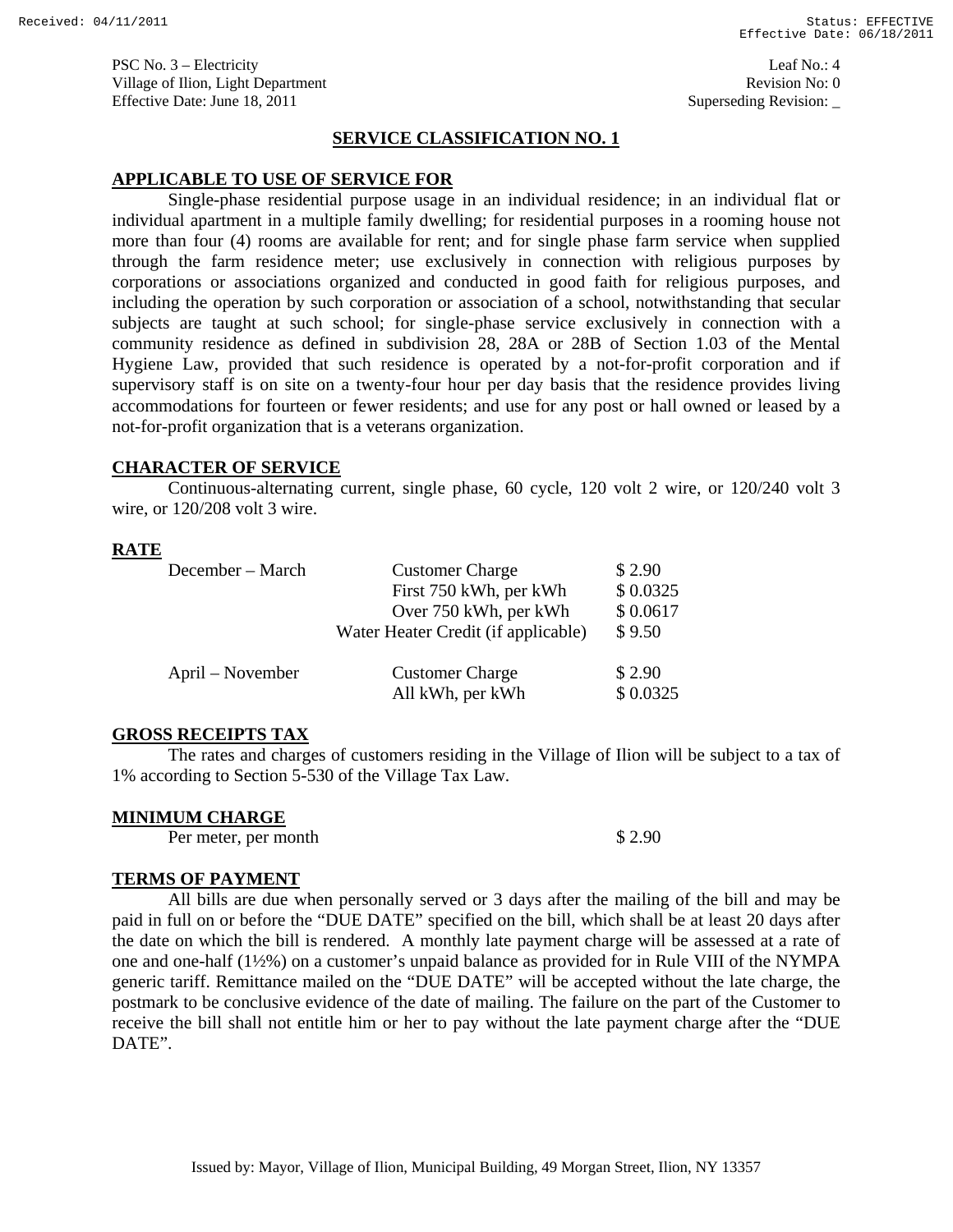PSC No. 3 – Electricity Leaf No.: 5 Village of Ilion, Light Department **Revision No: 0 Revision No: 0** Effective Date: June 18, 2011 Superseding Revision:

### **SERVICE CLASSIFICATION NO. 1 (CONT'D)**

### **PURCHASED POWER ADJUSTMENT**

 The charges set forth in this service classification shall be subject to a purchased power adjustment as provided for in Rule IX of the NYMPA generic tariff. The charges billed under this section shall be subject to the late payment charge.

### **BASE PURCHASED POWER PER KILOWATT-HOUR**

 The base purchase power cost per kilowatt-hour pursuant to Rule IX.B of the NYMPA generic tariff is \$0.012844.

### **FACTOR OF ADJUSTMENT**

The factor of adjustment pursuant to Rule IX.D of the NYMPA generic tariff is 1.087593.

### **TERM**

 The Customer will be responsible for any use of service until 2 days after written notice to discontinue service has been received by the Utility.

### **SPECIAL PROVISIONS**

A. Application for service may be oral, except as herein otherwise provided.

B. Whenever service is supplied from a line extension constructed in accordance with the provisions of Rule V of the NYMPA generic tariff, and whenever such service is subject to a surcharge or minimum charge determined pursuant to these rules, Customer shall:

1. Make written application for service upon the Utility's prescribed forms.

2. Comply with all of the applicable provisions of the rules including the guarantee to pay the surcharge or minimum charge.

3. Upon terminating service, pay the balance due on the surcharge or minimum

charge.

C. Customer shall provide any facilities necessary to secure his or her own equipment against disturbances including, but not limited to, loss of phase, transients, voltage pulses or harmonic frequencies whether originating with his or her own equipment or elsewhere. These facilities shall be installed on the load side of Customer's service equipment.

D. If the Customer proposes to install computers, solid-state devices, or other voltage sensitive equipment, the Customer may have to safeguard this equipment by the application of line filters, solid-state line-voltage regulators, transient suppressors, isolating transformers, uninterruptible power supply (UPS) systems or motor generators. Utility distribution systems normally operate between certain voltage limits as established by National Standards. The Utility should be contacted for further guidance.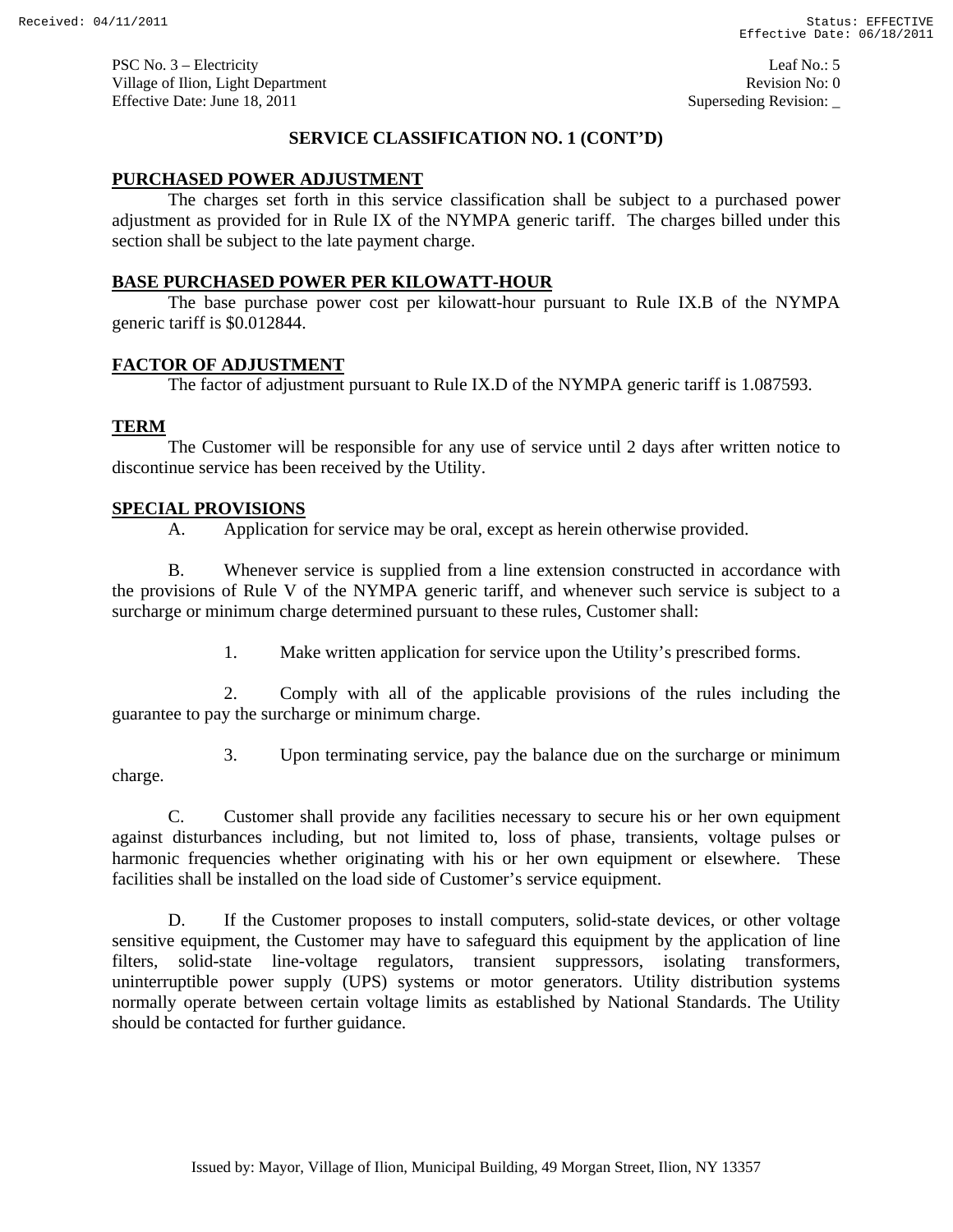PSC No. 3 – Electricity Leaf No.: 6 Village of Ilion, Light Department **Revision No: 0 Revision No: 0** Effective Date: June 18, 2011 Superseding Revision:

#### **SERVICE CLASSIFICATION NO. 1 (CONT'D)**

#### **SPECIAL PROVISIONS (CONT'D):**

E. The Utility will furnish the meter base, size not to exceed 200 amperes, for single and duplex residences. The Customer shall be responsible for the installation of same at a Utility specified location. Residential installations for single and duplex residences requiring larger than a 200-ampere meter base per location shall bear a charge for the differential in cost between the standard 200-ampere meter base and the larger size requested by the Customer and shall be supplied by the Utility for the Customer's installation of same. All meters shall be furnished and installed by the Utility.

F. The Utility will furnish single-phase meter bases, at the Utility's expense, up to a six (6) position meter location and the Customer shall be responsible for the installation of same. All meters shall be furnished and installed by the Utility.

G. For apartmental installations in excess of six (6) single-phase meter positions or one (1) three-phase meter position (network metering), the Customer shall furnish and install a modular meter cabinet installation of the required number of meter positions, internally pre-wired with busbars of the required capacity and supplied with a lockable disconnect means for each meter position. The character of service (voltages) for service to apartmental units shall be 120/240 volt single phase or 120/208 volt three phase, four wire, Wye at the Utility's option based on availability, loadings, etc. All meters shall be furnished and installed by the Utility. For installations in excess of six (6) metered positions, the Customer shall install the meter module within the structure and shall be accessible to Utility personnel on a round-the-clock basis. Location of meter modules will not be accepted if location is to be utilized for any form of storage facility. Total access to the meter module must be guaranteed by the Customer.

H. The Customer shall apply for and receive permission from the Utility prior to effecting any changed and/or modification of the Customer's wiring or service. Failure to comply with this regulation shall cause the Utility to refuse its service to, or remove its service from, any installation which in the judgment of the Utility will injuriously affect the operation of its system or its service to others.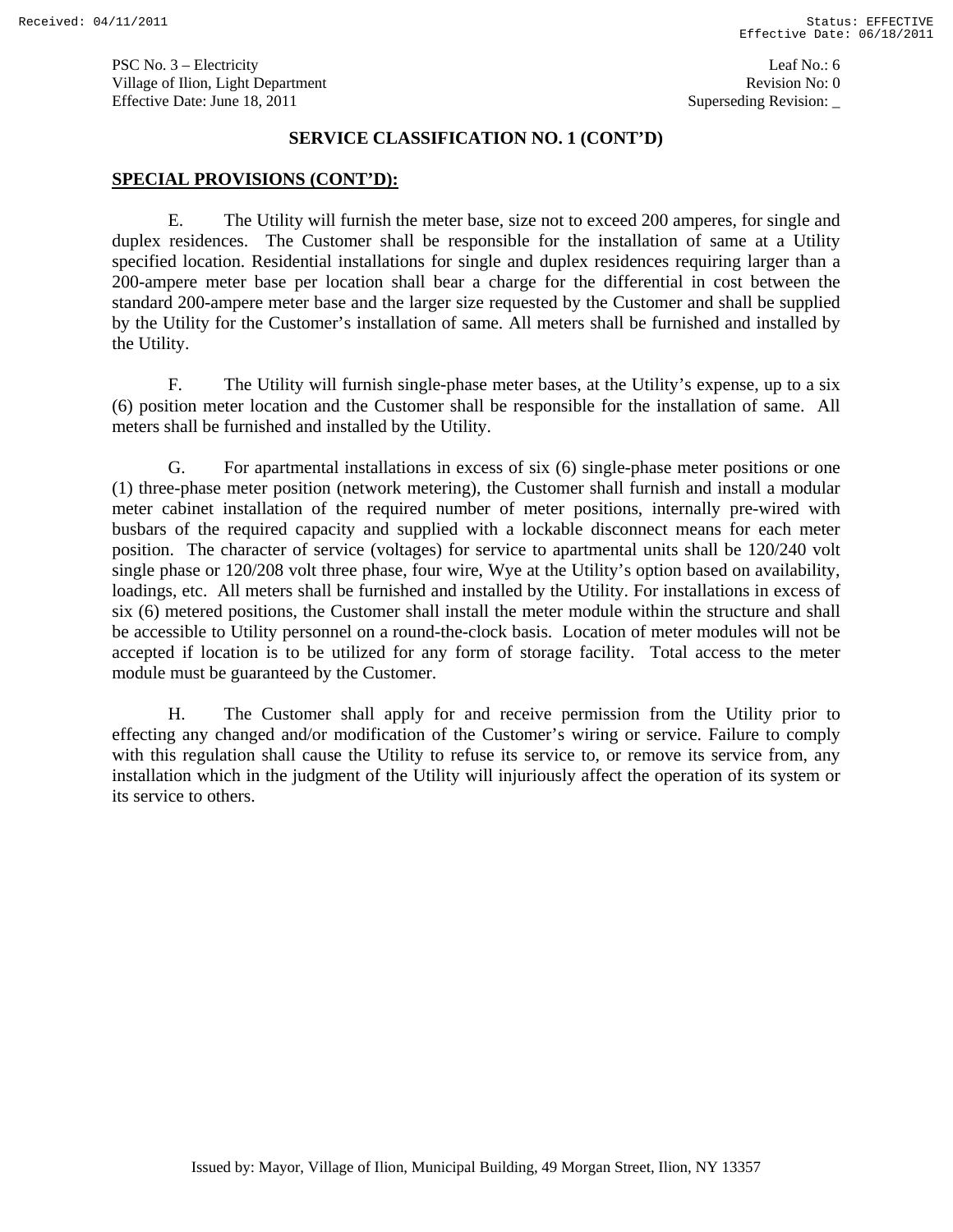PSC No. 3 – Electricity Leaf No.: 7 Village of Ilion, Light Department **Revision No: 0 Revision No: 0** Effective Date: June 18, 2011 Superseding Revision:

### **SERVICE CLASSIFICATION NO. 2**

### **APPLICABLE TO USE OF SERVICE FOR**

Small commercial business, governmental use, professional, and all other service type consumers.

### **CHARACTER OF SERVICE**

Continuous -Alternating current, single phase, 60 cycle, 120/240 volt; 240 volt three phase, or 120/208 volt three phase, 4 wire; 2,400/4,160 volt 4 wire or 4,160 volt 3 wire delta.

### **RATE**

| December – March | <b>Customer Charge</b>                     | \$2.90             |
|------------------|--------------------------------------------|--------------------|
|                  | All kWh, per kWh                           | \$0.0329           |
|                  | Water Heater Credit (if applicable)        | \$9.50             |
| April – November | <b>Customer Charge</b><br>All kWh, per kWh | \$2.90<br>\$0.0231 |

### **GROSS RECEIPTS TAX**

The rates and charges of customers residing in the Village of Ilion will be subject to a tax of 1% according to Section 5-530 of the Village Tax Law.

#### **MINIMUM CHARGE**

Per meter, per month  $$ 2.90$ 

#### **POWER FACTOR**

All Customers receiving three phase service shall maintain a power factor at the point of delivery of not less than ninety percent (90%) lagging or leading as measured on a monthly basis. If Customer is notified that the power factor has fallen below ninety percent (90%), corrective action must be taken within 90 days. If action is not taken, the necessary corrective equipment will be installed by the Utility and the Customer will be billed for all costs incurred to correct the power factor to the required level.

#### **TERMS OF PAYMENT**

All bills are due when personally served or 3 days after the mailing of the bill and may be paid in full on or before the "DUE DATE" specified on the bill, which shall be at least 20 days after the date on which the bill is rendered. A monthly late payment charge will be assessed at a rate of one and one-half (1½%) on a customer's unpaid balance as provided for in Rule VIII of the NYMPA generic tariff. Remittance mailed on the "DUE DATE" will be accepted without the late charge, the postmark to be conclusive evidence of the date of mailing. The failure on the part of the Customer to receive the bill shall not entitle him or her to pay without the late payment charge after the "DUE DATE."

#### **PURCHASED POWER ADJUSTMENT**

The charges set forth in this service classification shall be subject to a purchased power adjustment as provided for in Rule IX of the NYMPA generic tariff. The charges billed under this section shall be subject to the late payment charge.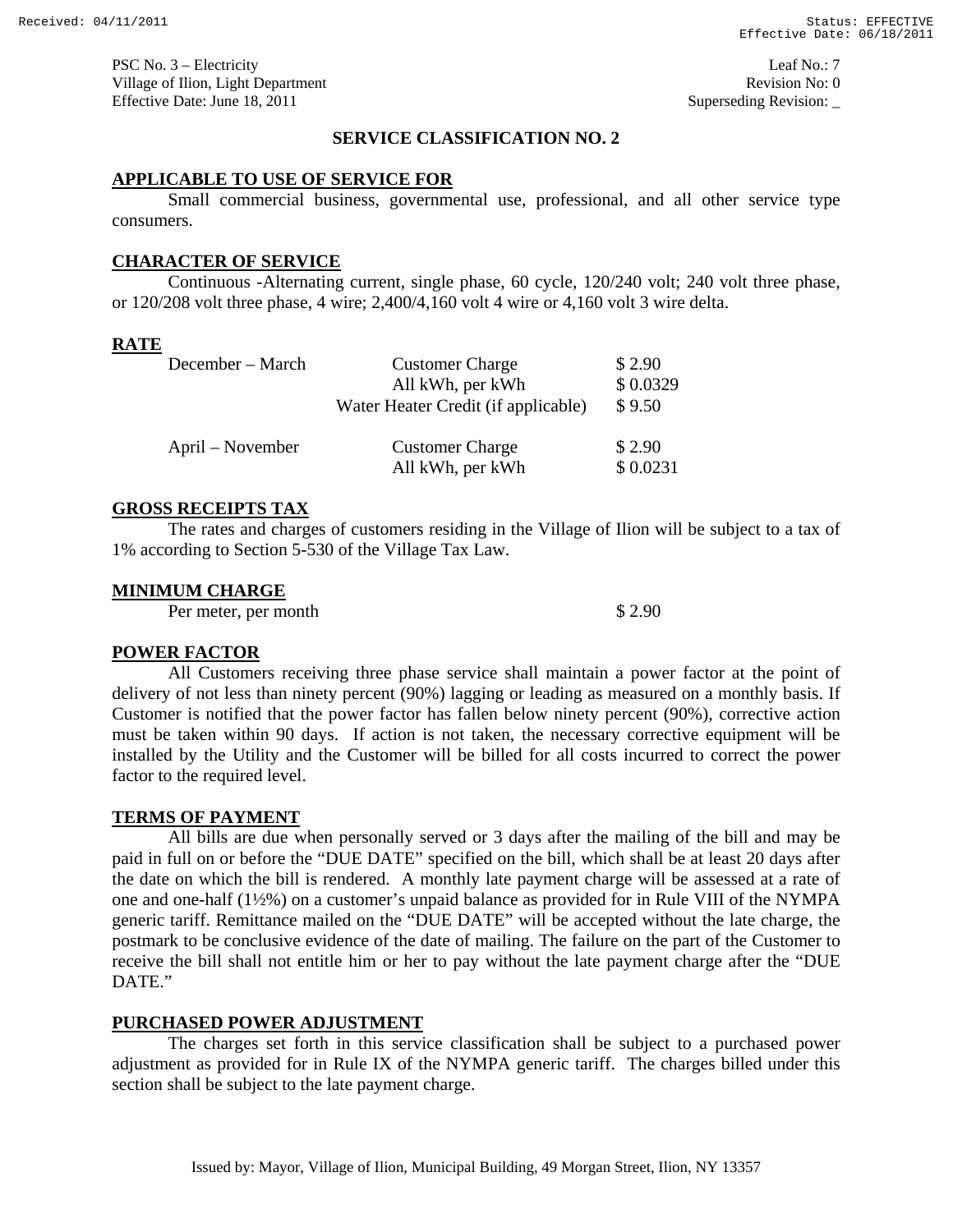PSC No. 3 – Electricity Leaf No.: 8 Village of Ilion, Light Department **Revision No: 0 Revision No: 0** Effective Date: June 18, 2011 Superseding Revision:

### **SERVICE CLASSIFICATION NO. 2 (CONT'D)**

### **BASE PURCHASED POWER PER KILOWATT-HOUR**

 The base purchase power cost per kilowatt-hour pursuant to Rule IX.B of the NYMPA generic tariff is \$0.012844.

# **FACTOR OF ADJUSTMENT**

The factor of adjustment pursuant to Rule IX.D of the NYMPA generic tariff is 1.087593.

### **TERM**

 The Customer will be responsible for any use of service until 2 days after written notice to discontinue service has been received by the Utility.

### **SPECIAL PROVISIONS**

A. Application for service may be oral, except as herein otherwise provided.

B. Whenever service is supplied from a line extension constructed in accordance with the provisions of Rule V of the NYMPA generic tariff, and whenever such service is subject to a surcharge or minimum charge determined pursuant to these rules, Customer shall:

1. Make written application for service upon the Utility's prescribed forms.

2. Comply with all of the applicable provisions of the rules including the guarantee to pay the surcharge or minimum charge.

3. Upon terminating service, pay the balance due on the surcharge or minimum

charge.

C. Customer shall provide any facilities necessary to secure his or her own equipment against disturbances including, but not limited to, loss of phase, transients, voltage pulses or harmonic frequencies whether originating with his or her own equipment or elsewhere. These facilities shall be installed on the load side of Customer's service equipment.

D. If the Customer proposes to install computers, solid state devices, or other voltage sensitive equipment, the Customer may have to safeguard this equipment by the application of line filters, solid state line-voltage regulators, transient suppressors, isolating transformers, uninterruptible power supply (UPS) systems or motor generators. Utility distribution systems normally operate between certain voltage limits as established by National Standards. The Utility should be contacted for further guidance.

E. This rate is available for total requirement Customers with usage less than 5,000 kWh in any 2 winter months (December through March billing periods). Customers exceeding 5,000 kWh in any 2 winter months shall be transferred to Service Classification No. 3 for a period of 12 months. If consumption is then less than 5,000 kWh and less than 20kW per month, for 12 consecutive months, the Customer will be returned to Service Classification No. 2.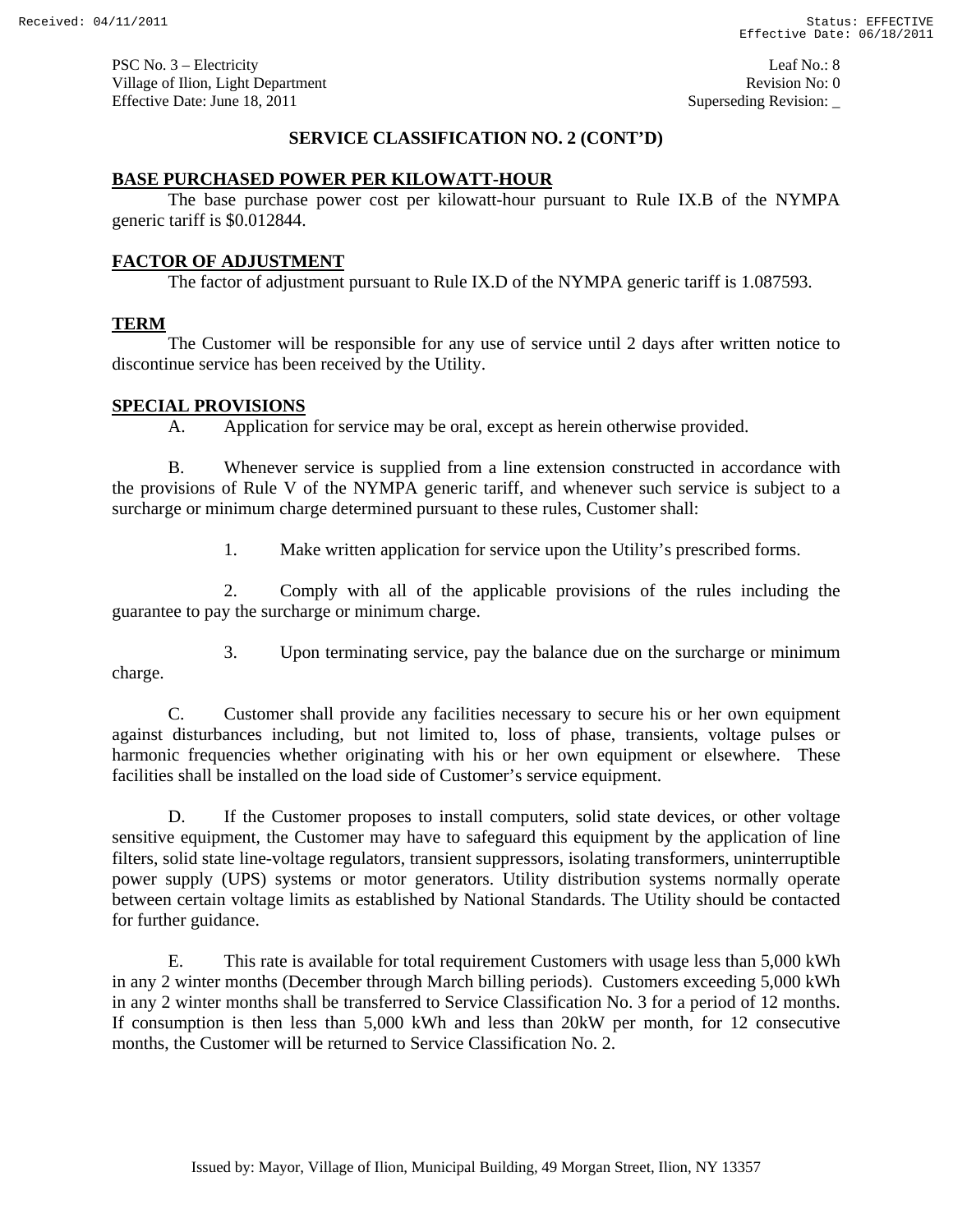### **SERVICE CLASSIFICATION NO. 2 (CONT'D)**

### **SPECIAL PROVISIONS (CONT'D)**

### F. Primary and Secondary Voltage Service

1. Where an overhead primary voltage service (2,400; 4,160 volts) is supplied, the Customer, from the metered point of service entrance, at his or her own expense and in a manner satisfactory to the Utility, shall furnish, install and maintain such switches, transformers, regulators, capacitors and other equipment as the Utility may deem necessary to assure stability and compatibility with the system service.

2. Where an underground primary voltage service is supplied, the Customer shall furnish, install and maintain all electrical equipment such as all wire switches, transformer, regulators, capacitors and other required equipment as the Utility may deem necessary to assure stability and compatibility with the system service to the point of connection on the Utility's electric system.

3. Where an overhead secondary voltage service greater than 400 amps to nonresidential Customers is supplied, the Customer, from the metered point of service entrance, at his or her own expense and in a manner satisfactory to the Utility, shall furnish, install and maintain such switches, transformers, regulators, capacitors and other equipment as the Utility may deem necessary to assure stability and compatibility with the system service.

4. Where an underground secondary voltage service greater than 400 amps to non-residential Customers is supplied, the Customer shall furnish, install and maintain all electrical equipment such as all wire switches, transformers, regulators, capacitors and other required equipment as the Utility may deem necessary to assure stability and compatibility with the system service to the point of connection on the Utility's electric system.

G. The Customer, in taking three phase electric service, shall connect his or her lighting and other single phase loads so as to maintain as nearly as is reasonably possible equal currents in each of three phase conductors at the point of delivery. The current in any phase conductor shall not exceed the average of the currents in all three phase conductors by more than five percent (5%).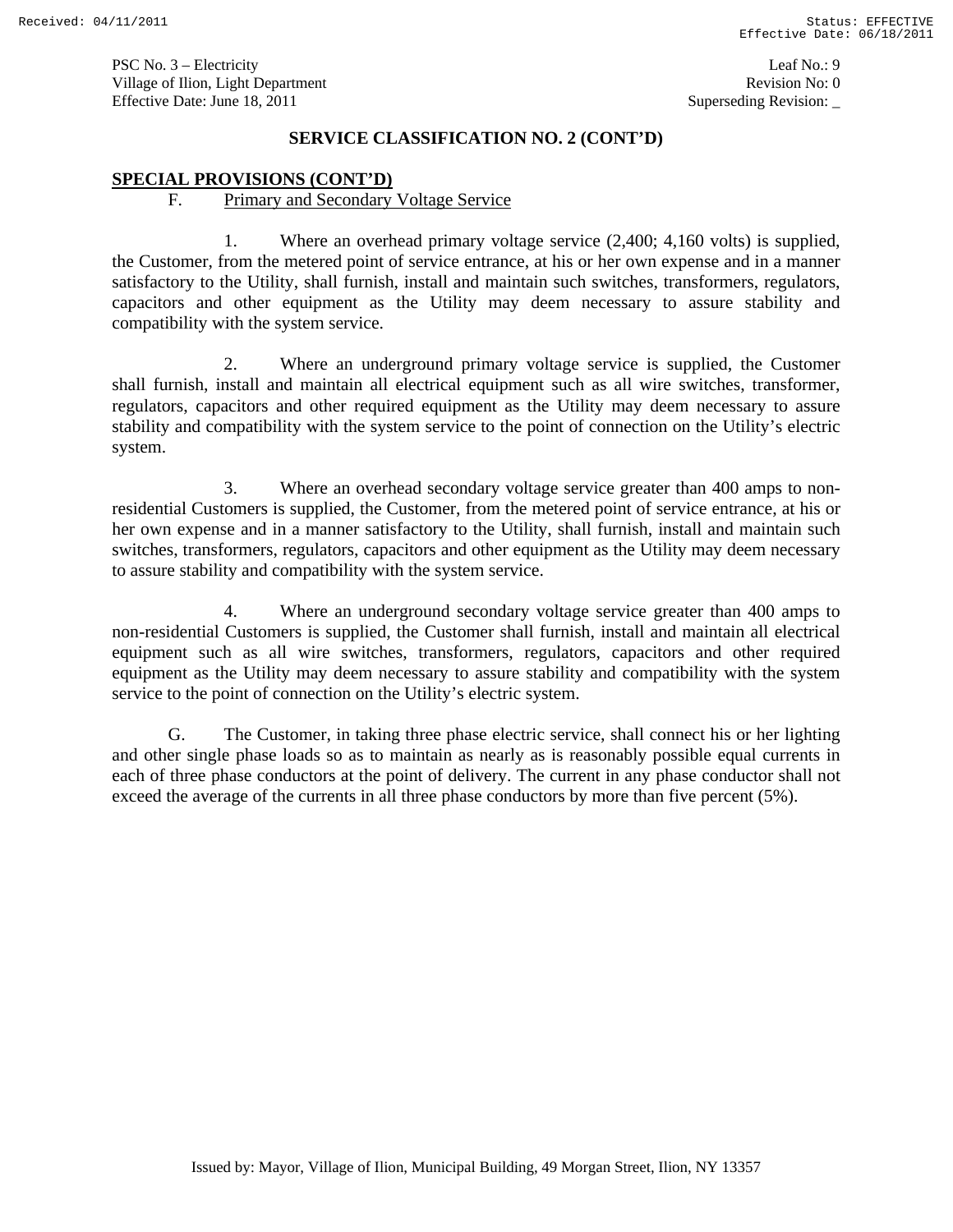PSC No. 3 – Electricity Leaf No.: 10 Village of Ilion, Light Department **Revision No: 0 Revision No: 0** Effective Date: June 18, 2011 Superseding Revision:

# **SERVICE CLASSIFICATION NO. 3**

### **APPLICABLE TO USE OF SERVICE FOR**

 Large commercial business, governmental use, professional and all other service type consumers.

### **CHARACTER OF SERVICE**

 Continuous – Alternating current, 60 cycle, 120/240 volt, single phase; 240 volt three phase, or 120/208 volt three phase, 4 wire; 2,400/4,160 volt 4 wire, or 4,160 volt 3 wire delta.

### **RATE**

| \$4.43   |
|----------|
| \$5.59   |
|          |
| \$0.0124 |
| \$9.50   |
|          |
|          |

### **GROSS RECEIPTS TAX**

The rates and charges of customers residing in the Village of Ilion will be subject to a tax of 1% according to Section 5-530 of the Village Tax Law.

#### **MINIMUM CHARGE**

Per meter, per month shall be the demand charge.

#### **DETERMINATION OF DEMAND**

A. A demand meter shall be installed and the large commercial rate shall apply whenever a Customer's energy use exceeds 5,000 kWh in any 2 winter months (December through March billing periods). The demand meter shall remain and the large commercial rate shall apply until such time as the energy usage and demand falls below 5,000 kWh and 20kW, respectively, for 12 consecutive months, which requirement may not be avoided by temporarily terminating service.

B. The demand shall be the maximum integrated 15-minute kilowatt demand. For billing purposes, the demand shall be the greater of the following:

1. The maximum demand occurring during the month, or

2. Seventy-five percent (75%) of the highest demand occurring during any of the preceding 11 months.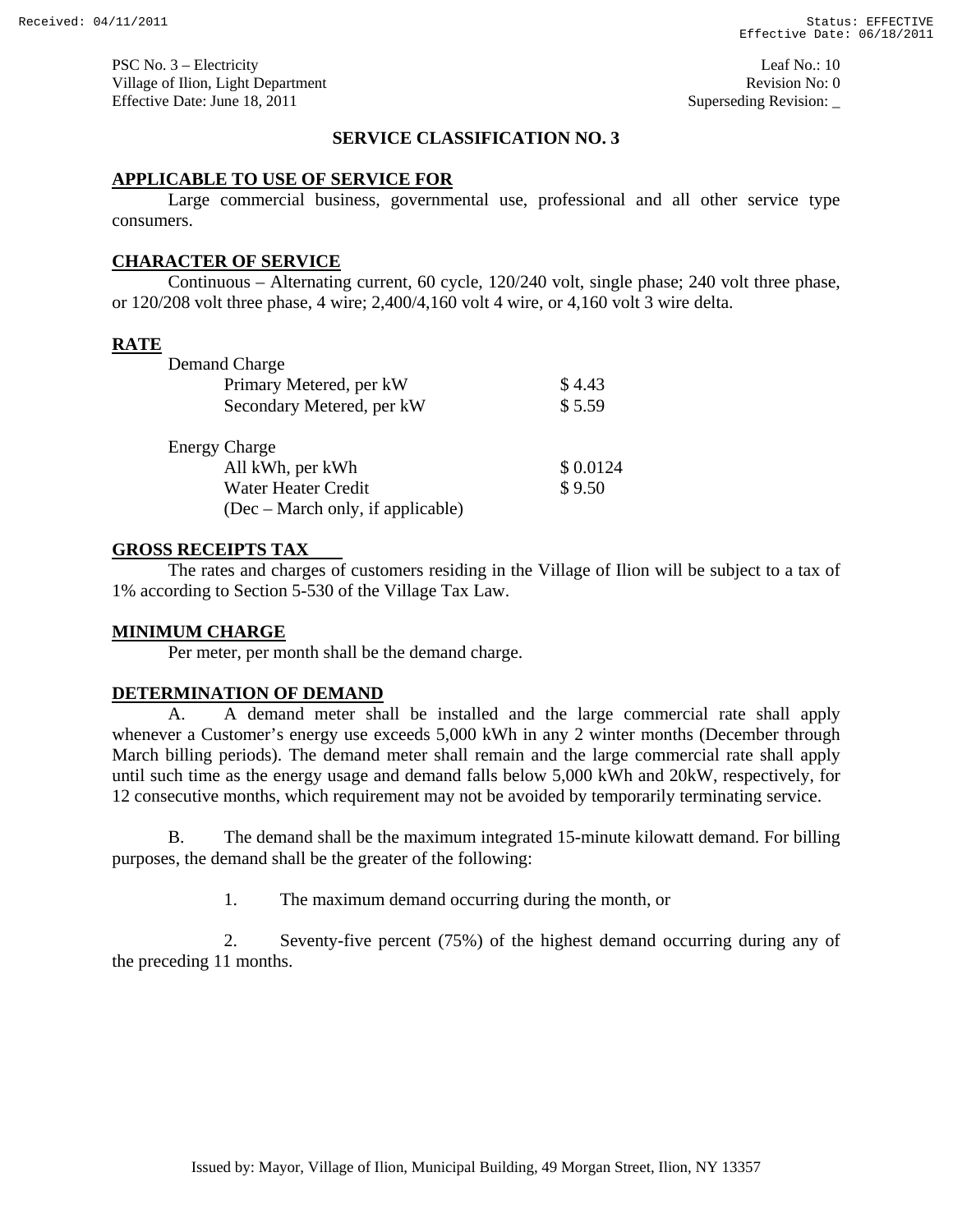### **SERVICE CLASSIFICATION NO. 3 (CONT'D)**

# **POWER FACTOR**

All Customers receiving three phase service shall maintain a power factor at the point of delivery of not less than ninety percent (90%) lagging or leading as measured on a monthly basis. If Customer is notified that the power factor has fallen below ninety percent (90%), corrective action must be taken within 90 days. If action is not taken, the necessary corrective equipment will be installed by the Utility and the Customer will be billed for all costs incurred to correct the power factor to the required level.

# **TERMS OF PAYMENT**

All bills are due when personally served or 3 days after the mailing of the bill and may be paid in full on or before the "DUE DATE" specified on the bill, which shall be at least 20 days after the date on which the bill is rendered. A monthly late payment charge will be assessed at a rate of one and one-half (1½%) on a customer's unpaid balance as provided for in Rule VIII of the NYMPA generic tariff. Remittance mailed on the "DUE DATE" will be accepted without the late charge, the postmark to be conclusive evidence of the date of mailing. The failure on the part of the Customer to receive the bill shall not entitle him or her to pay without the late payment charge after the "DUE DATE."

# **PURCHASED POWER ADJUSTMENT**

The charges set forth in this service classification shall be subject to a purchased power adjustment as provided for in Rule IX of the NYMPA generic tariff. The charges billed under this section shall be subject to the late payment charge.

### **BASE PURCHASED POWER PER KILOWATT-HOUR**

 The base purchase power cost per kilowatt-hour pursuant to Rule IX.B of the NYMPA generic tariff is \$0.012844.

# **FACTOR OF ADJUSTMENT**

The factor of adjustment pursuant to Rule IX.D of the NYMPA generic tariff is 1.087593.

# **TERM**

 The Customer will be responsible for any use of service until 2 days after written notice to discontinue service has been received by the Utility.

# **SPECIAL PROVISIONS**

A. Application for service may be oral, except as herein otherwise provided.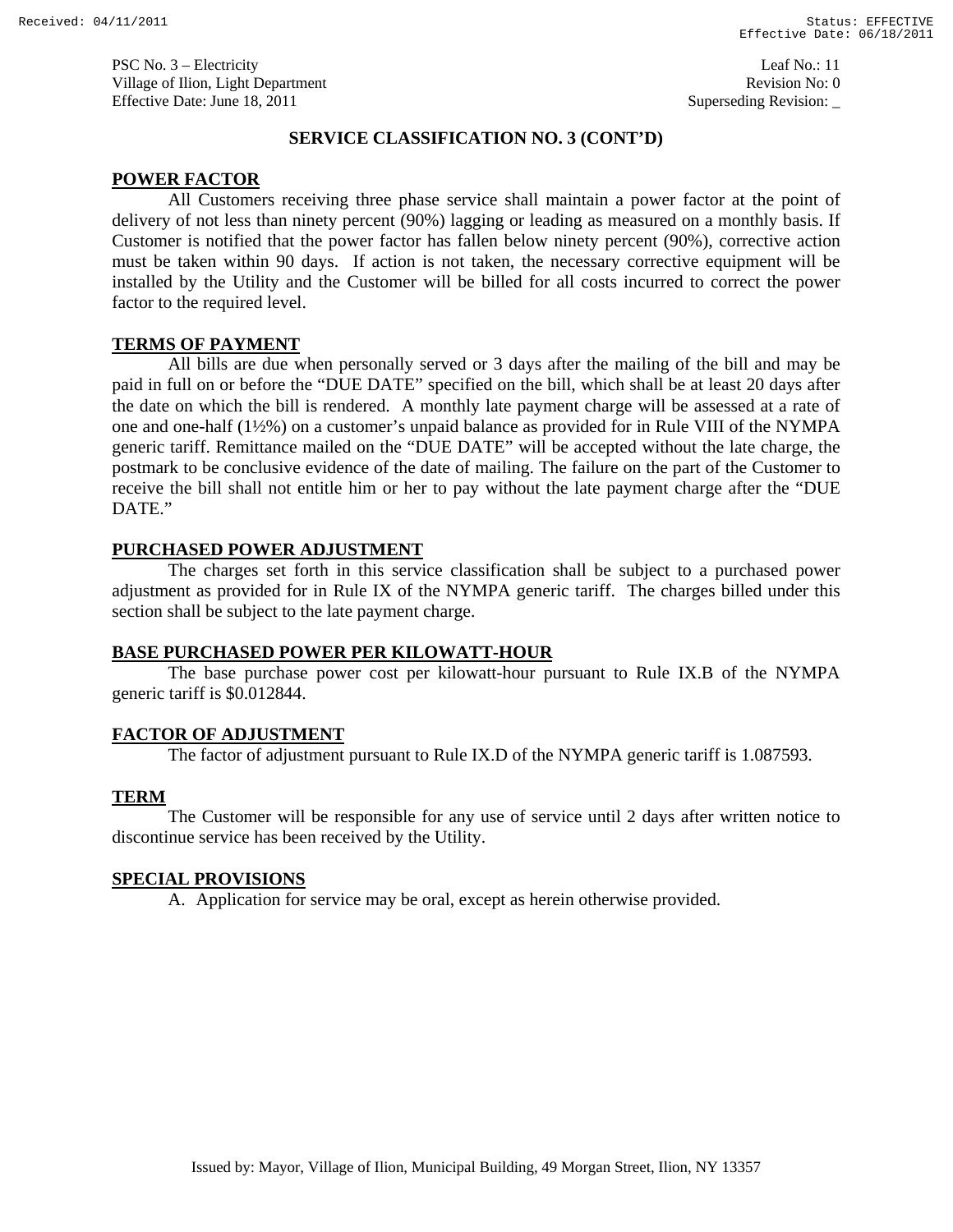PSC No. 3 – Electricity Leaf No.: 12 Village of Ilion, Light Department **Revision No: 0 Revision No: 0** Effective Date: June 18, 2011 Superseding Revision:

# **SERVICE CLASSIFICATION NO. 3 (CONT'D)**

### **SPECIAL PROVISIONS (CONT'D)**

B. Whenever service is supplied from a line extension constructed in accordance with the provisions of Rule V of the NYMPA generic tariff, and whenever such service is subject to a surcharge or minimum charge determined pursuant to these rules, Customer shall:

1. Make written application for service upon the Utility's prescribed forms.

2. Comply with all of the applicable provisions of the rules including the guarantee to pay the surcharge or minimum charge.

3. Upon terminating service, pay the balance due on the surcharge or minimum charge.

C. Customer shall provide any facilities necessary to secure his or her own equipment against disturbances including, but not limited to, loss of phase, transients, voltage pulses or harmonic frequencies whether originating with his or her own equipment or elsewhere. These facilities shall be installed on the load side of Customer's service equipment.

D. If the Customer proposes to install computers, solid state devices, or other voltage sensitive equipment, the Customer may have to safeguard this equipment by the application of line filters, solid state line-voltage regulators, transient suppressors, isolating transformers, uninterruptible power supply (UPS) systems or motor generators. Utility distribution systems normally operate between certain voltage limits as established by National Standards. The Utility should be contacted for further guidance.

E. The Customer, in taking three phase electric service, shall connect his or her lighting and other single phase loads so as to maintain as nearly as is reasonably possible equal currents in each of three phase conductors at the point of delivery. The current in any phase conductor shall not exceed the average of the currents in all three phase conductors by more than five percent (5%).

F. Primary and Secondary Voltage Service

1. Where an overhead primary voltage service (2,400; 4,160 volts) is supplied, the Customer, from the metered point of service entrance, at his or her own expense and in a manner satisfactory to the Utility, shall furnish, install and maintain such switches, transformers, regulators, capacitors and other equipment as the Utility may deem necessary to assure stability and compatibility with the system service.

2. Where an underground primary voltage service is supplied, the Customer shall furnish, install and maintain all electrical equipment such as all wire switches, transformer, regulators, capacitors and other required equipment as the Utility may deem necessary to assure stability and compatibility with the system service to the point of connection on the Utility's electric system.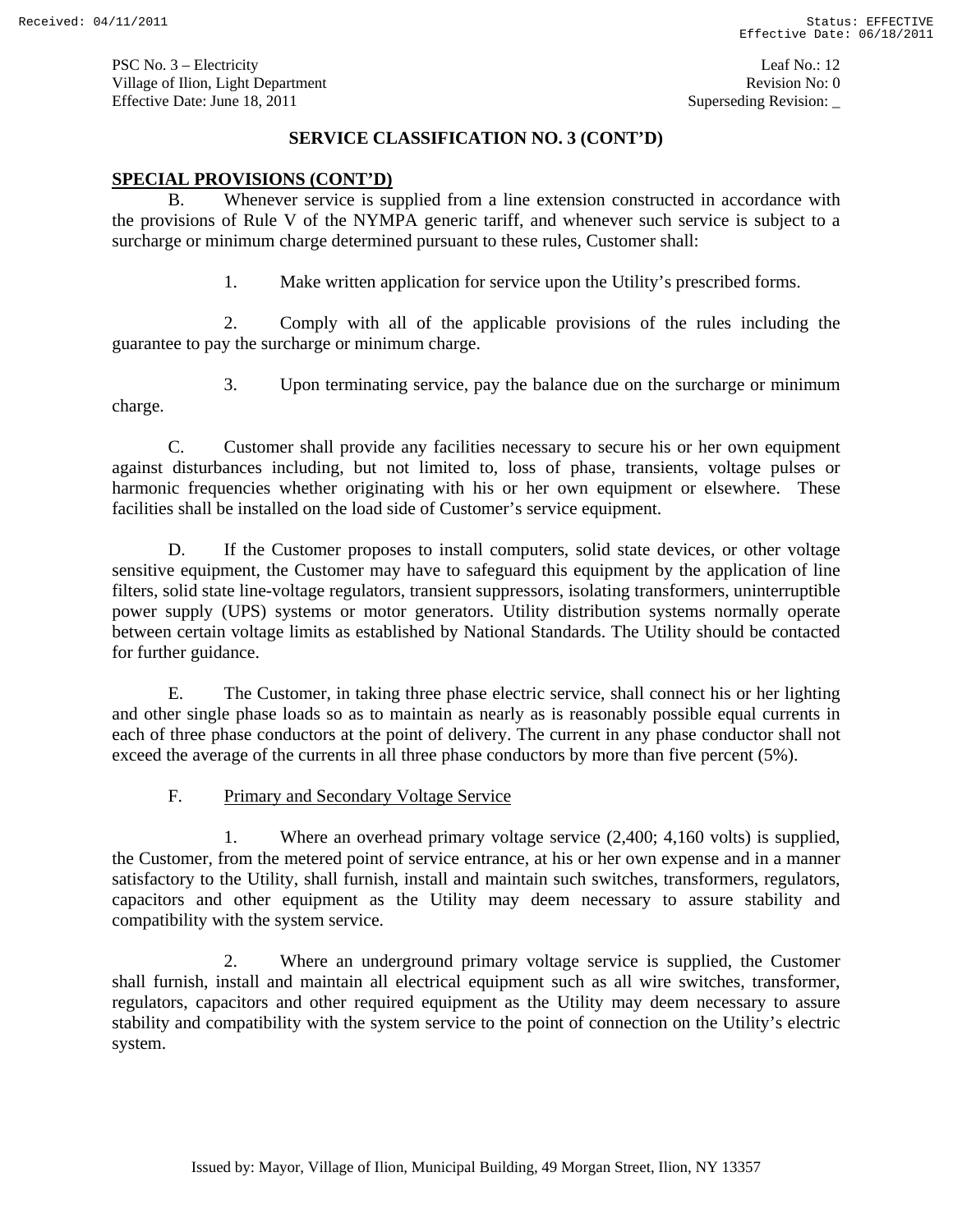PSC No. 3 – Electricity Leaf No.: 13 Village of Ilion, Light Department **Revision No: 0 Revision No: 0** Effective Date: June 18, 2011 Superseding Revision:

# **SERVICE CLASSIFICATION NO. 3 (CONT'D)**

### **SPECIAL PROVISIONS (CONT'D)**

### F. Primary and Secondary Voltage Service (Cont'd)

3. Where an overhead secondary voltage service greater than 400 amps to nonresidential Customers is supplied, the Customer, from the metered point of service entrance, at his or her own expense and in a manner satisfactory to the Utility, shall furnish, install and maintain such switches, transformers, regulators, capacitors and other equipment as the Utility may deem necessary to assure stability and compatibility with the system service.

4. Where an underground secondary voltage service greater than 400 amps to non-residential Customers is supplied, the Customer shall furnish, install and maintain all electrical equipment such as all wire switches, transformers, regulators, capacitors and other required equipment as the Utility may deem necessary to assure stability and compatibility with the system service to the point of connection on the Utility's electric system.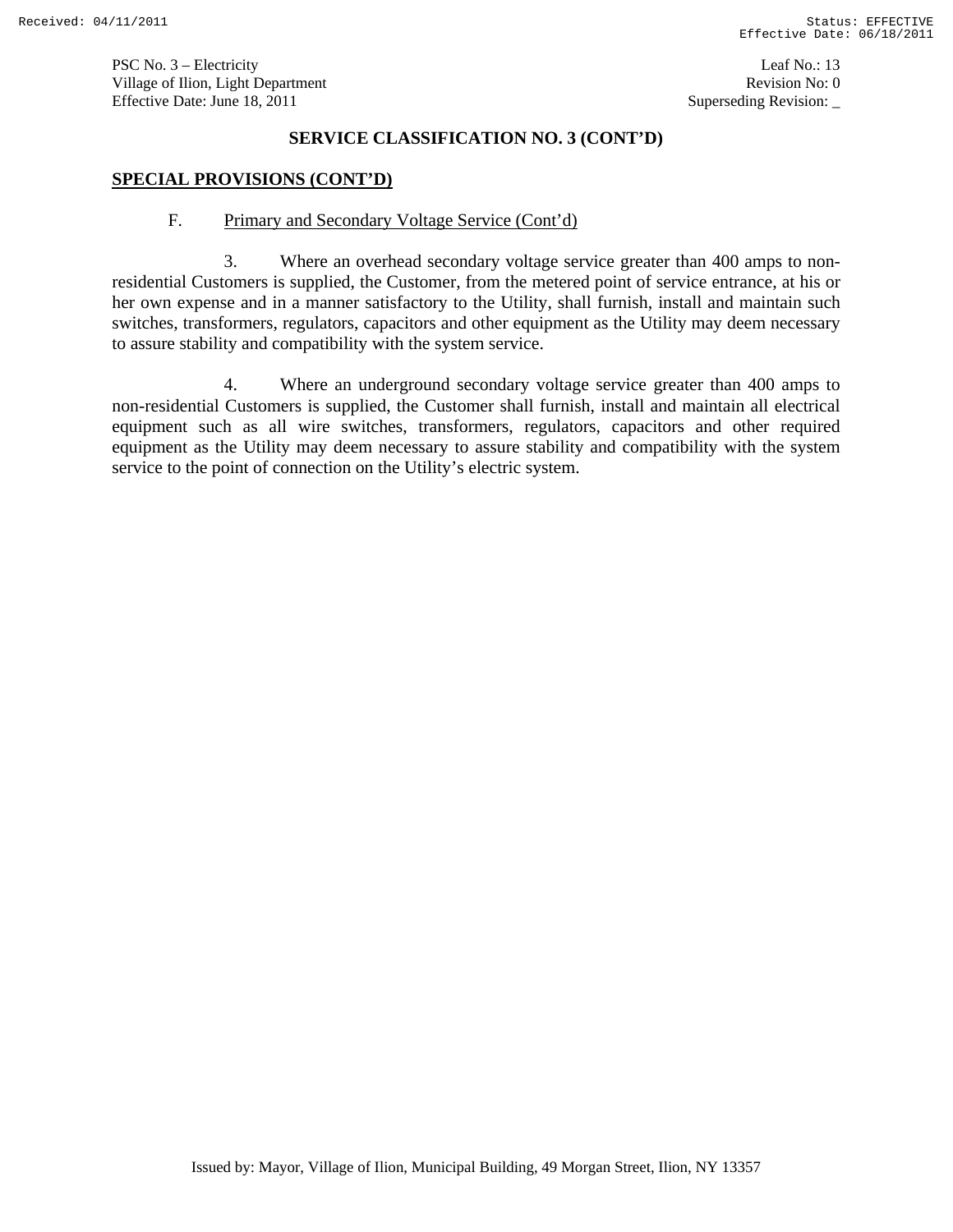PSC No. 3 – Electricity Leaf No.: 14 Village of Ilion, Light Department **Revision No: 0 Revision No: 0** Effective Date: June 18, 2011 Superseding Revision:

# **SERVICE CLASSIFICATION NO. 5**

#### **APPLICABLE TO USE OF SERVICE FOR**

Public street lighting

### **CHARACTER OF SERVICE**

 Limited period – approximately 4,000 hours per year, 60 cycle, alternating current at approximately 120/240 volts.

#### **RATE**

| Facility Charge per Lamp, per month | \$6.75   |  |
|-------------------------------------|----------|--|
| All months: All kWh, per month      | \$0.0137 |  |

#### **GROSS RECEIPTS TAX**

The rates and charges of customers residing in the Village of Ilion will be subject to a tax of 1% according to Section 5-530 of the Village Tax Law.

### **TERMS OF PAYMENT**

All bills are due when personally served or 3 days after the mailing of the bill and may be paid in full on or before the "DUE DATE" specified on the bill, which shall be at least 20 days after the date on which the bill is rendered. A monthly late payment charge will be assessed at a rate of one and one-half (1½%) on a customer's unpaid balance as provided for in Rule VIII of the NYMPA generic tariff. Remittance mailed on the "DUE DATE" will be accepted without the late charge, the postmark to be conclusive evidence of the date of mailing. The failure on the part of the Customer to receive the bill shall not entitle him or her to pay without the late payment charge after the "DUE DATE."

#### **PURCHASED POWER ADJUSTMENT**

The charges set forth in this service classification shall be subject to a purchased power adjustment as provided for in Rule IX of the NYMPA generic tariff. The charges billed under this section shall be subject to the late payment charge.

#### **BASE PURCHASED POWER PER KILOWATT-HOUR**

 The base purchase power cost per kilowatt-hour pursuant to Rule IX.B of the NYMPA generic tariff is \$0.012844.

#### **FACTOR OF ADJUSTMENT**

The factor of adjustment pursuant to Rule IX.D of the NYMPA generic tariff is 1.087593.

#### **TERM**

Annual contract, renewable yearly.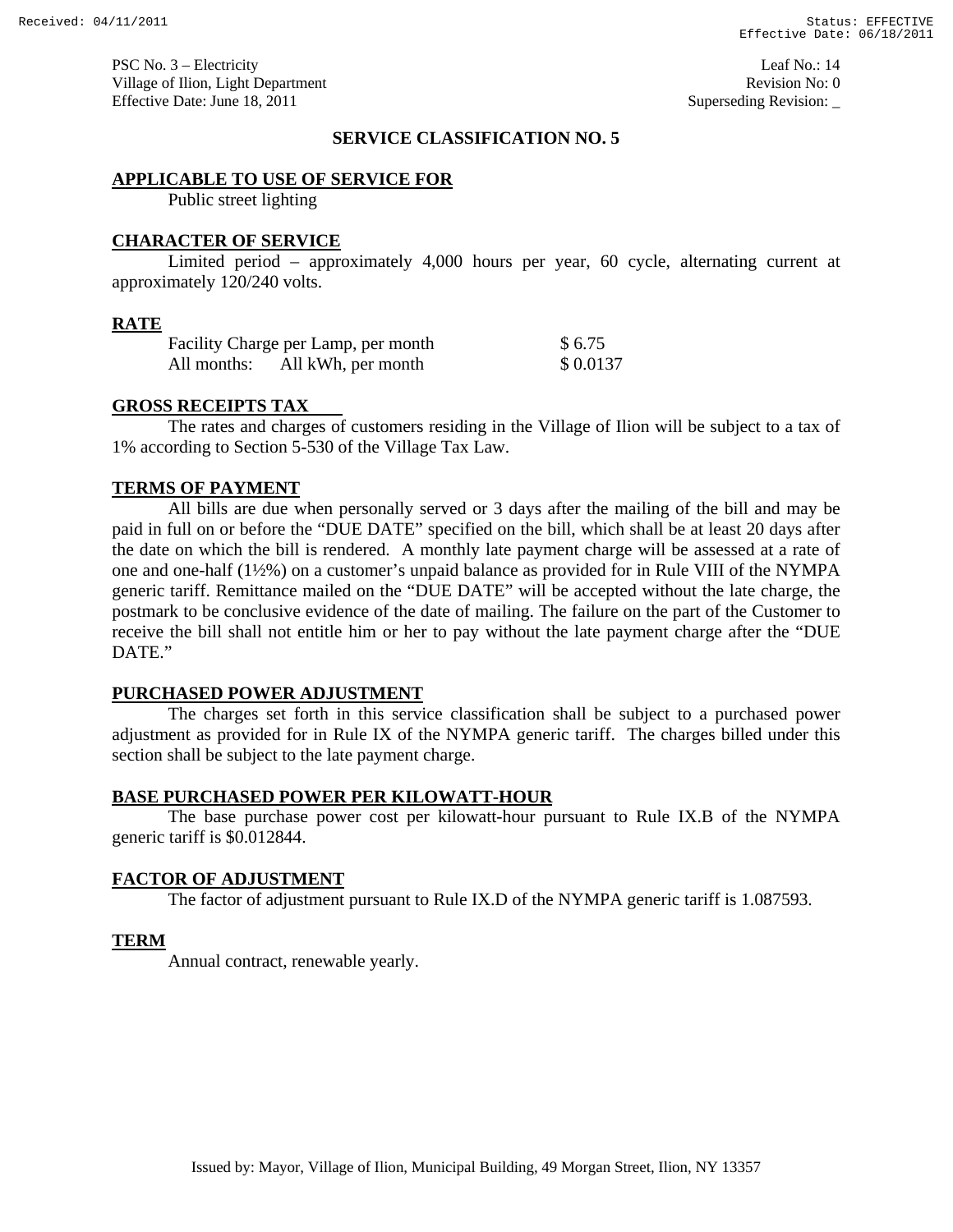PSC No. 3 – Electricity Leaf No.: 15 Village of Ilion, Light Department Revision No: 0 Effective Date: June 18, 2011 Superseding Revision:

### **SERVICE CLASSIFICATION NO. 5 (CONT'D)**

### **SPECIAL PROVISIONS**

A. The Utility will furnish any and all system requirements for erection and repair of street lights.

B. The Utility will furnish labor and maintenance necessary for functioning of village street lights.

C. Additional lights may be added upon agreement between the Village and the Utility.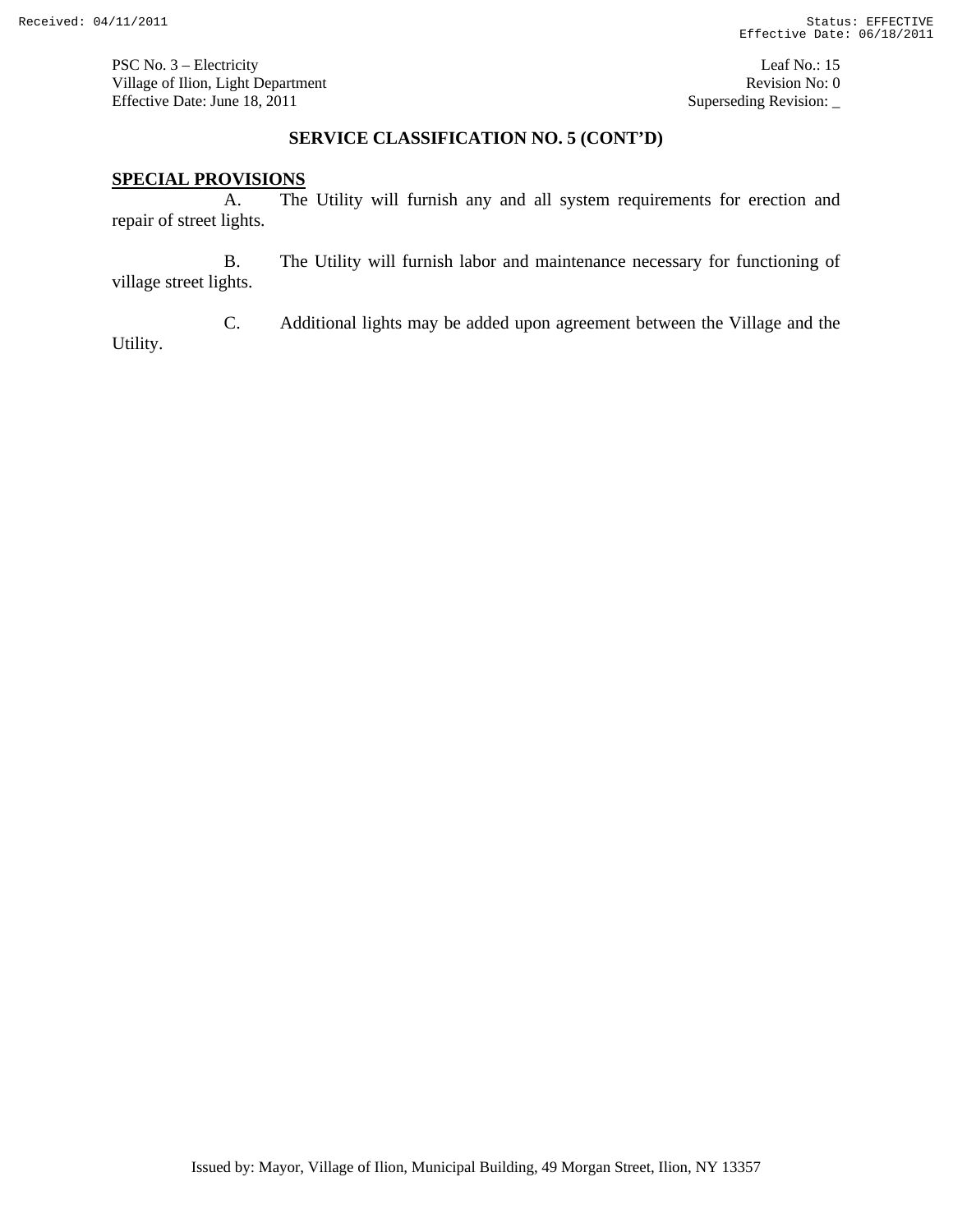PSC No. 3 – Electricity Leaf No.: 16 Village of Ilion, Light Department **Revision No: 0 Revision No: 0** Effective Date: June 18, 2011 Superseding Revision:

# **SERVICE CLASSIFICATION NO. 7**

### **APPLICABLE TO USE OF SERVICE FOR**

Private outdoor security lighting for driveways, roadways, entrances, parking areas and private property protection.

### **CHARACTER OF SERVICE**

 Limited period – approximately 4,200 hours per year, 60 cycle, alternating current at approximately 120/240 volts.

### **RATE**

| <b>High Pressure Sodium</b> |        |
|-----------------------------|--------|
| 100 Watt, per unit          | \$3.69 |
| 250 Watt, per unit          | \$9.23 |
| Mercury Vapor               |        |
|                             |        |
| 175 Watt, per unit          | \$6.49 |

### **GROSS RECEIPTS TAX**

The rates and charges of customers residing in the Village of Ilion will be subject to a tax of 1% according to Section 5-530 of the Village Tax Law.

### **TERMS OF PAYMENT**

All bills are due when personally served or 3 days after the mailing of the bill and may be paid in full on or before the "DUE DATE" specified on the bill, which shall be at least 20 days after the date on which the bill is rendered. A monthly late payment charge will be assessed at a rate of one and one-half (1½%) on a customer's unpaid balance as provided for in Rule VIII of the NYMPA generic tariff. Remittance mailed on the "DUE DATE" will be accepted without the late charge, the postmark to be conclusive evidence of the date of mailing. The failure on the part of the Customer to receive the bill shall not entitle him or her to pay without the late payment charge after the "DUE DATE."

### **PURCHASED POWER ADJUSTMENT**

The charges set forth in this service classification shall be subject to a purchased power adjustment as provided for in Rule IX of the NYMPA generic tariff. The charges billed under this section shall be subject to the late payment charge.

#### **BASE PURCHASED POWER PER KILOWATT-HOUR**

 The base purchase power cost per kilowatt-hour pursuant to Rule IX.B of the NYMPA generic tariff is \$0.012844.

### **FACTOR OF ADJUSTMENT**

The factor of adjustment pursuant to Rule IX.D of the NYMPA generic tariff is 1.087593.

# **TERM**

 The Customer will be responsible for any use of service until 30 days after written notice to discontinue service has been received by the Utility.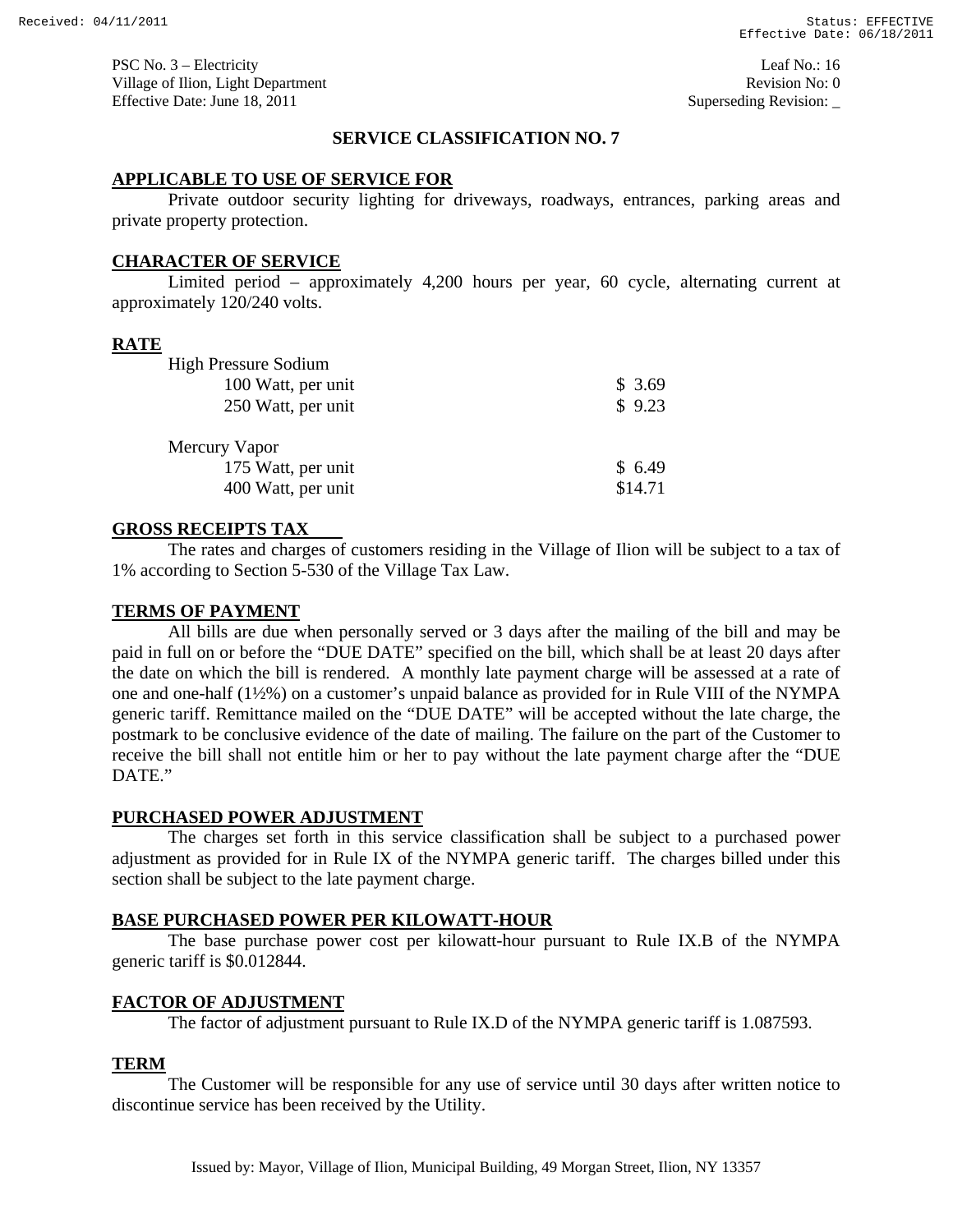PSC No. 3 – Electricity Leaf No.: 17 Village of Ilion, Light Department **Revision No: 0 Revision No: 0** Effective Date: June 18, 2011 Superseding Revision:

# **SERVICE CLASSIFICATION NO. 7 (CONT'D)**

### **SPECIAL PROVISIONS**

A. Application for service may be oral, except as herein otherwise provided.

B. Whenever service is supplied from a line extension constructed in accordance with the provisions of Rule V of the NYMPA generic tariff, and whenever such service is subject to a surcharge or minimum charge determined pursuant to these rules, Customer shall:

1. Make written application for service upon the Utility's prescribed forms.

2. Comply with all of the applicable provisions of the rules including the guarantee to pay the surcharge or minimum charge.

3. Upon terminating service, pay the balance due on the surcharge or minimum

charge.

C. With respect to high pressure sodium and mercury units, the following shall apply:

1. The Utility shall furnish, install, own, operate and maintain an enclosed, photo-electrically controlled high pressure sodium and/or mercury luminaire complete with not less than a 30" bracket, ballast and a multiple lamp at the wattage designated under the rate charge desired. The Utility shall also provide a cable service span of 100 feet which will be connected on the line side of the Customer's meter. Where the service span exceeds 100 feet, the Customer shall pay for the additional cable used.

2. The lighting unit will be installed only on private property owned or leased by the Customer. The Customer shall furnish and install the necessary pole or other support, except as hereinafter provided. The Utility reserves the right to require a mounting height which will provide proper light distribution from the unit. Where a Utility pole is appropriately located on the premises owned or leased by the Customer, the Utility may waive the requirement that the support be furnished by the Customer, and install the unit on its pole.

3. Upon written request by the Customer, the Utility will change the location of the lighting unit, providing a proper support is furnished and installed. The Customer must agree in writing to pay the Utility for the cost incurred in making such change.

D. The Utility will not furnish, install or maintain incandescent units.

E. Lighting service will be provided every night and all night during the hours between 30 minutes after sunset and 30 minutes before sunrise, aggregating about 4,200 hours per year, unless prevented by accidents or other causes beyond the control of the Utility.

F. The Customer shall notify the Utility whenever the lamp shall become extinguished or out of service for any reason and the Utility shall replace the lamp and/or make the necessary repairs with reasonable promptness.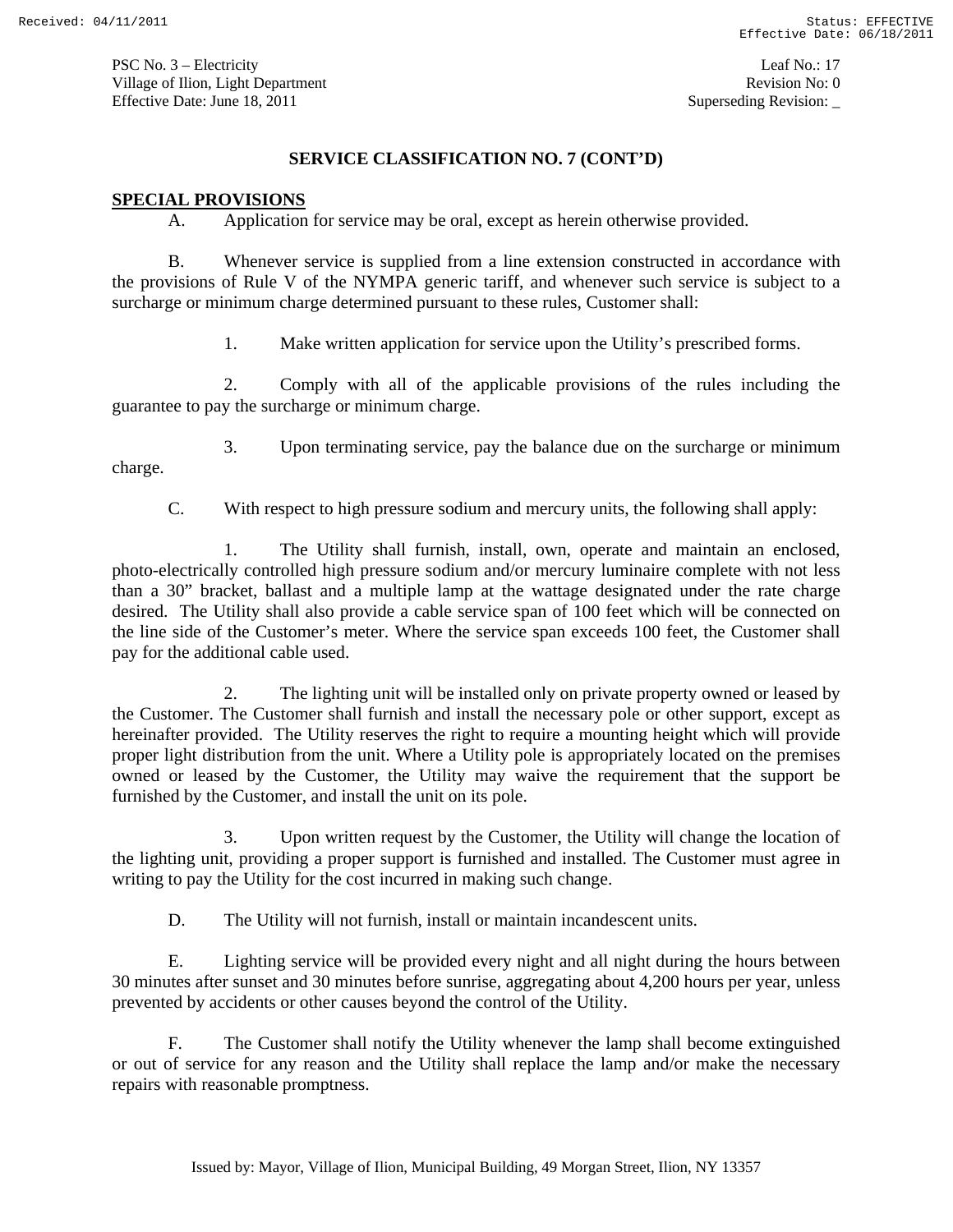PSC No. 3 – Electricity Leaf No.: 18 Village of Ilion, Light Department Revision No: 0 Effective Date: June 18, 2011 Superseding Revision:

# **SERVICE CLASSIFICATION NO. 7 (CONT'D)**

# **SPECIAL PROVISIONS (CONT'D)**

G. The contract is subject to cancellation in the event that maintenance or lamp replacement becomes excessive due to vandalism and other causes.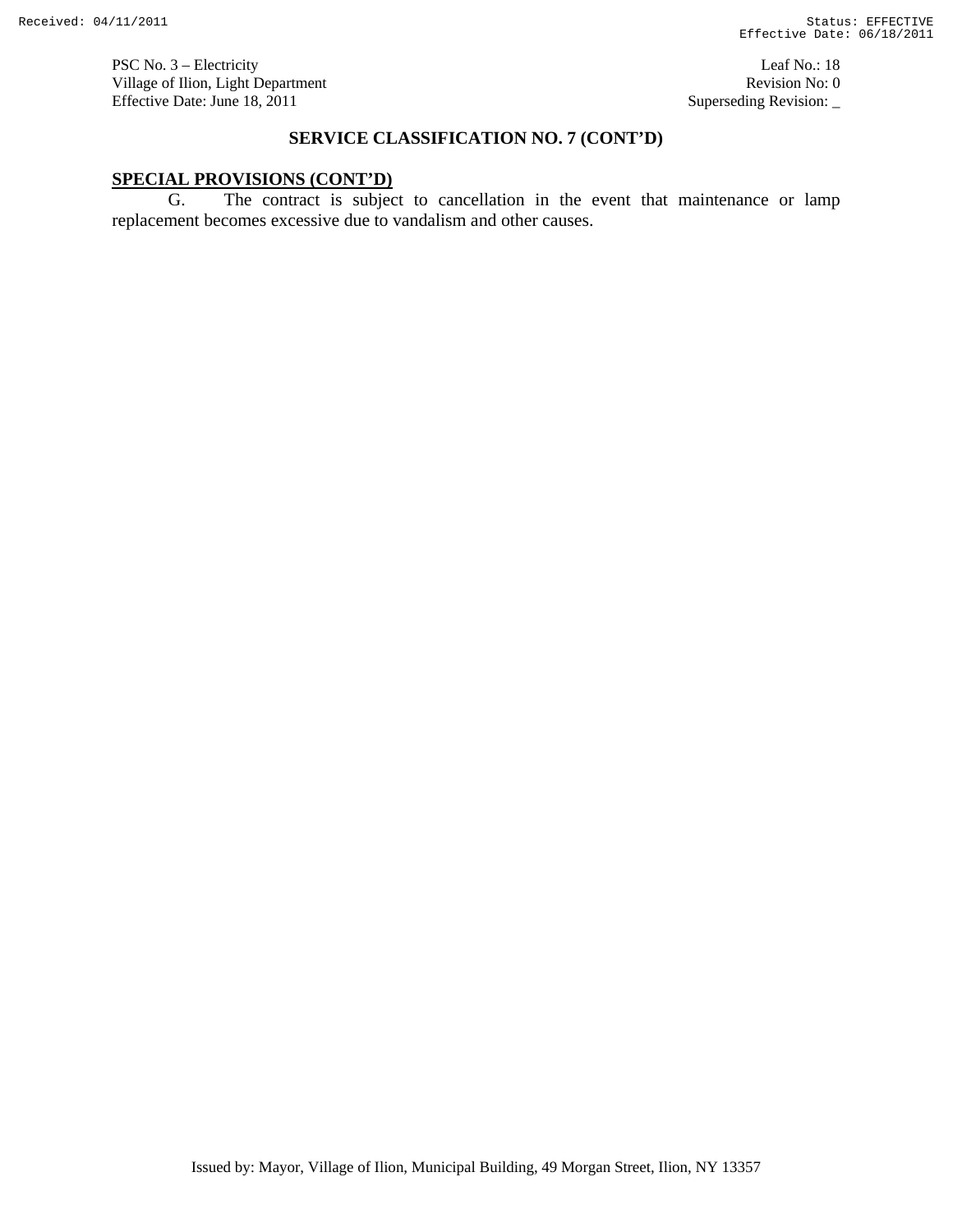PSC No. 3 – Electricity Leaf No.: 19 Village of Ilion, Light Department **Revision No: 0 Revision No: 0** Effective Date: June 18, 2011 Superseding Revision:

# **SERVICE CLASSIFICATION NO. 8 Individual Service Agreements – Economic Development**

### **APPLICABLE TO THE USE OF SERVICE FOR**

 Electric service under this service classification is for large commercial and industrial customers who meet all of the criteria contained herein. This service classification is designed to attract industrial and large commercial relocation or expansion or to retain existing industry by offering power to such large commercial and industrial customers not eligible for service under any other Utility service classifications.

#### **ELIGIBILITY**

 A new or existing customer who meets all eligibility requirements stated below shall be eligible to take service in accordance with the rates, charges and provisions set forth under this service classification.

Businesses eligible for service under this service classification include (a) industrial, (b) manufacturing, (c) research and development facilities, (d) non-retail service firms, (e) warehousing and distribution facilities, (f) agricultural businesses, (g) not-for-profit business, (h) headquarters facilities, including those of retail businesses, (i) tourism businesses and other businesses whose purpose is to develop recreational, cultural or historical facilities likely to attract significant numbers of visitors, including "destination retail projects."

 Businesses not eligible for service under this service classification include (a) educational, religious and governmental facilities, (b) lodging facilities, except as part of tourism "destination retail projects," (c) legal, medical or nursing facilities, (d) retail businesses, (e) residential establishments, (f) casinos and other gaming establishments.

 Customers for this service classification are eligible businesses who create new jobs and add a minimum of 100kW (peak demand) of electric load by (a) constructing a new facility, (b) expanding an existing facility, (c) adding facilities or equipment to an existing site; or (d) adding facilities through the redevelopment of a vacant or inactive site, including land or buildings which have been previously developed. Customers must meet and continue to satisfy the requirements of the New York Power Authority (NYPA) Municipal and Rural Cooperative Economic Development Program (EDP), as may be amended from time to time, or such other economic development power supply program as may exist from time to time.

Existing customers may also be eligible for service under this service classification for job retention if they meet the specific NYPA EDP criteria and guidelines. Customers must supply documentation to the Utility's satisfaction of a viable alternative, competitive energy supplier outside of the Utility's service territory or show that its product offerings would be less competitive within its relevant geographic market (local, national or international) but for the existence of the rates offered under this service classification.

Customers must complete all necessary applications for power.

Prior to commencement of service hereunder, the Utility must receive an allocation of additional hydropower from NYPA.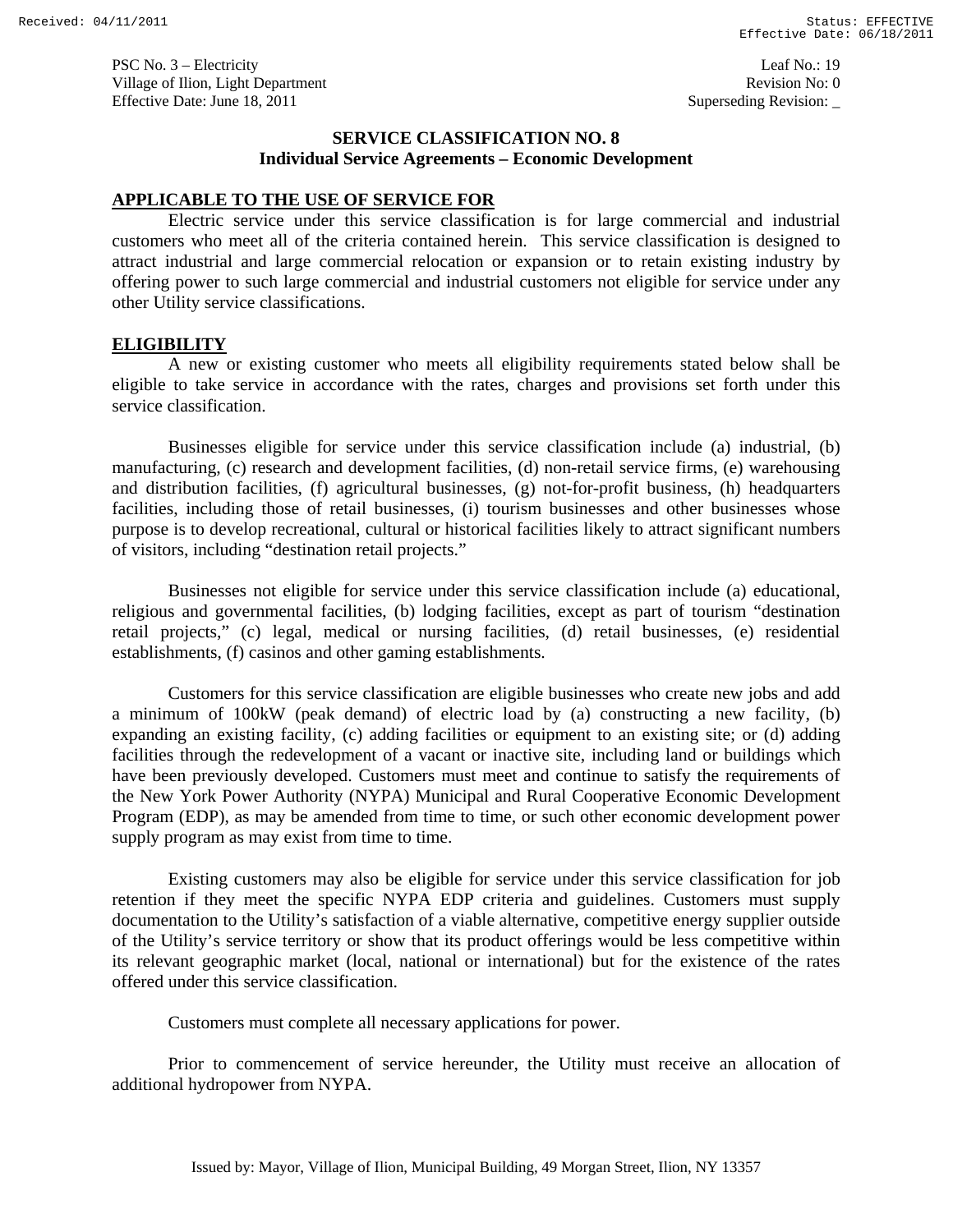PSC No. 3 – Electricity Leaf No.: 20 Village of Ilion, Light Department **Revision No: 0 Revision No: 0** Effective Date: June 18, 2011 Superseding Revision:

### **SERVICE CLASSIFICATION NO. 8 (CONT'D)**

### **INDIVIDUAL SERVICE AGREEMENT (ISA)**

 Prior to commencement of service hereunder, Customer and Utility shall execute an agreement governing the terms and conditions necessary for the Utility to provide service to Customer under this service classification including, but not limited to, the term of service, the character of service, and the rates and charges to be paid for the service rendered. The minimum term of any initial offering under an ISA shall be twelve (12) months.

### **FILING REQUIREMENTS**

 Within 30 days of executing an ISA, the Utility will file with the New York State Public Service Commission information summarizing the ISA. Quarterly, the Utility will file reports with the New York State Public Service Commission detailing the number of ISAs and the associated capacity and revenues.

### **OTHER TERMS AND CONDITIONS**

A. Service will be provided under this service classification in accordance with the ISA and all other terms and conditions of the Utility's Tariff and the NYMPA generic tariff.

B. Customer shall make application for service upon the Utility's prescribed forms.

C. The Utility and Customer mutually shall agree on the allocation of any costs associated with the installation of additional facilities required to serve the Customer. The allocation of these costs shall be specified in the ISA.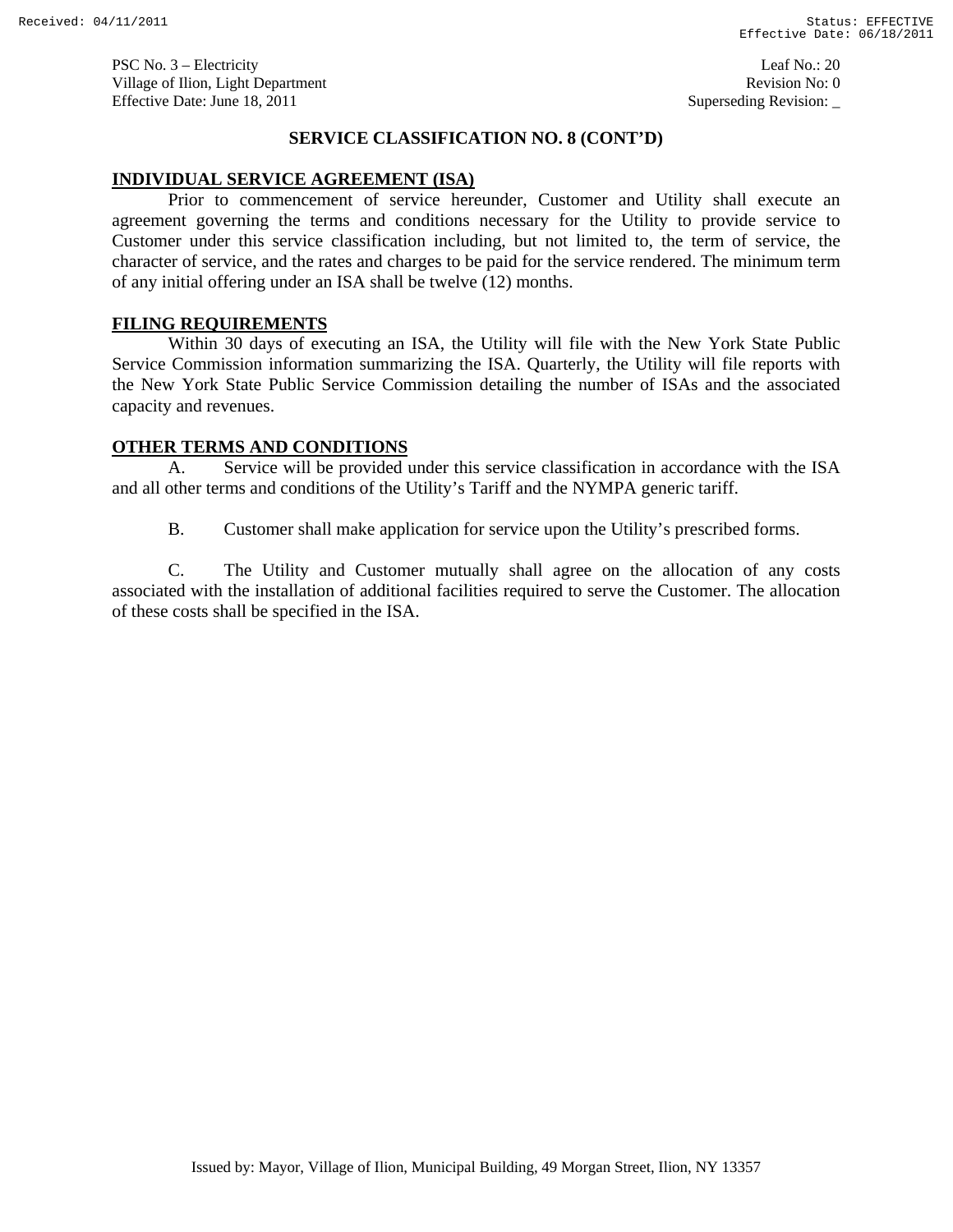PSC No. 3 – Electricity Leaf No.: 21 Village of Ilion, Light Department **Revision No: 0 Revision No: 0** Effective Date: June 18, 2011 Superseding Revision:

### **CHARGES**

### **A. RECONNECTION CHARGE**

When service has been discontinued and the same Customer applies for reconnection of service at the same location within four (4) months, a reconnection charge will be made in the amounts as follows:

\$26.50 between 8:00 a.m. and 3:30 p.m. on working days, Monday through Friday

\$53.00 after 3:30 p.m. on working days, Monday through Friday, and all day Saturday

\$79.50 all day Sunday and Holidays

The reconnection charge shall be payable before service will be established.

# **B. INSUFFICIENT CHECK CHARGE**

Any checks received in payment for electric service which are returned to the Utility for insufficient funds or are otherwise dishonored by the bank shall bear a nonrecurring charge for each check that has to be processed by the Utility. If two checks have been returned by the bank, the Customer who issued the dishonored checks may be required by the Utility to render future payments by cash, money order, certified or cashier's check. Post-dated checks shall be returned to the Customer as invalid for the transaction. Only United States currency shall be accepted for payment of accounts due the Utility.